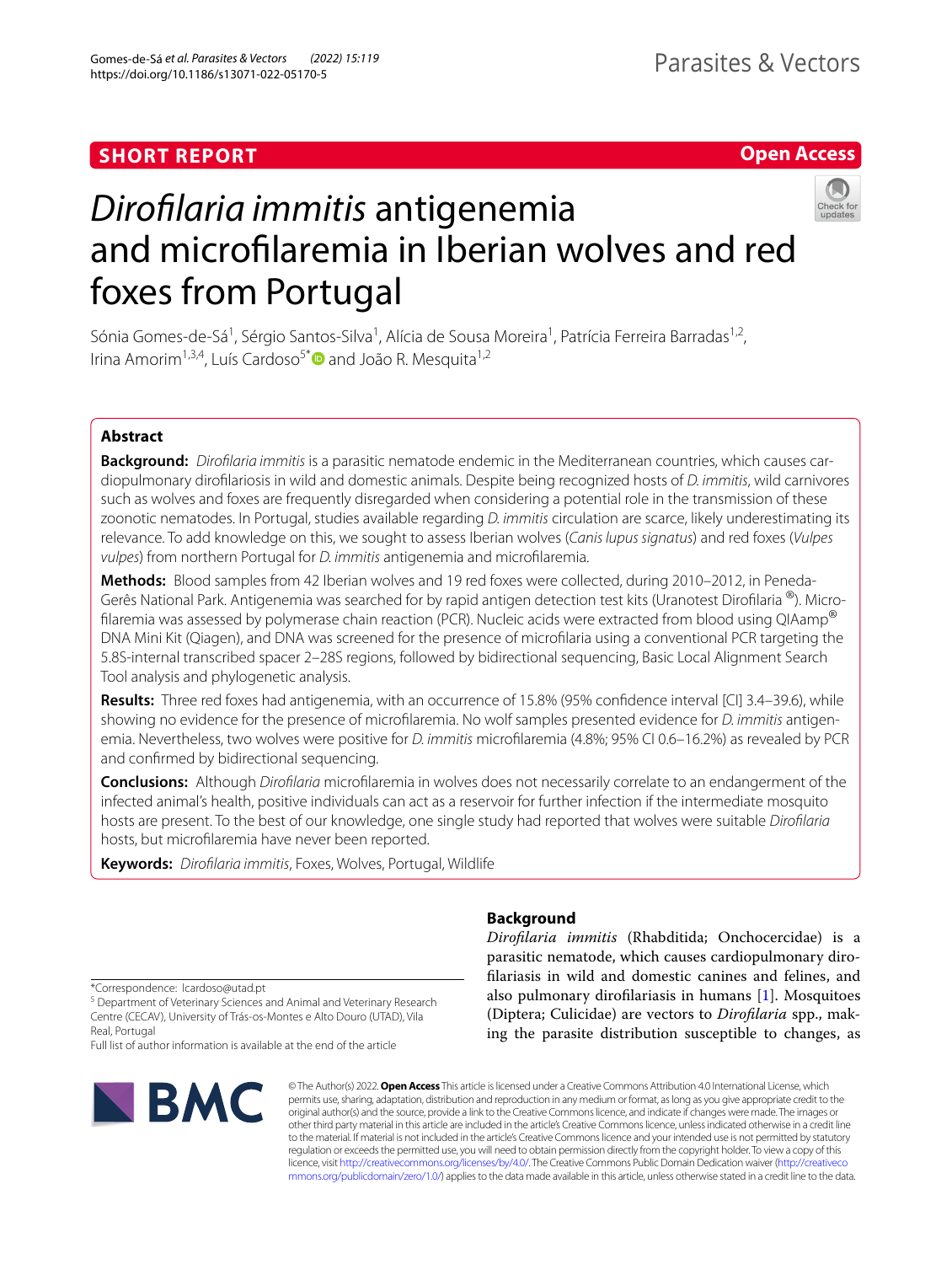well as to rapid and signifcant variations in defned geographic regions, such as movement of infected animals, the introduction of new mosquito species and anthropogenic activities in ecosystems [\[2](#page-4-1), [3\]](#page-4-2).

Diroflariosis is endemic in the Mediterranean countries, including Portugal, particularly because of the appropriate geographic and climatic conditions  $[4]$  $[4]$ . The climate in Portugal is typically temperate with warm and dry summers. It is considered to be divided in subtypes, namely the frst with hot summers and average temperatures > 22 °C in the warmest months and the second with warm summers with average temperatures  $\leq 22$  °C in the warmest months and with  $\geq 4$  months with the average temperatures >  $10 °C$  [\[5](#page-4-4)].

Wildlife carnivores have long been overlooked when considering their possible role in transmitting zoonotic nematodes [[6](#page-4-5)]. However, increasing human activities have continuously promoted wild environment invasion, ultimately redefning domestic and wild interface boundaries and consequently increasing the contact between humans and wild animals [[6\]](#page-4-5). Moreover, wild animals are frequently exposed to vector-borne pathogens to such an extent that wild carnivores like the gray wolf (*Canis lupus*), red fox (*Vulpes vulpes*) and golden jackal (*Canis aureus*) are now recognized hosts of *D. immitis* [\[7](#page-4-6)].

Wolves and foxes' role as *D. immitis* reservoir hosts and their contribution to disease transmission are acknowledged throughout Europe [[8\]](#page-4-7). However, in Portugal, little information is known regarding *D. immitis* circulation, and the studies available are limited to a few surveys and case reports, possibly underestimating the relevance of these nematodes [\[3](#page-4-2)]. Moreover, the extent to which wild carnivores remain reservoirs for *D. immitis* is still unknown. As such, the aim of the present investigation was to assess the presence of *D. immitis* in wolves and foxes in Portugal by searching for both *D. immitis* antigens, using a rapid immunomigration test (RIM), and for *D. immitis* microflaremia, by using a species-specifc polymerase chain reaction (PCR) assay optimized for the simultaneous detection and diferentiation of *D. immitis* and eight other concurrent flarioids.

# **Methods**

Blood samples were collected from a total of 61 wild carnivores, 42 wolves (*C. lupus signatus*) and 19 foxes (*V. vulpes*), during 2010–2012, from a National Park located at the northern border of Portugal (Peneda-Gerês National Park). Samples from these animals were collected as part of a carnivore protection program, an initiative that manages the collection of recently deceased animals suspected to be poisoned. Tissues and other matrices are available for studies considered to be of value for the assessment of animal population morbidities and mortalities.

For the initial detection of *D. immitis* infection, rapid antigen detection test kits (Uranotest Diroflaria ®, Barcelona, Spain) were used, according to the manufacturer's instructions. This test consists of an immunochromatographic technique aiming at the qualitative detection of the *D. immitis* antigen in blood, which resources to 14 kDa antigen detection not related to the parasite's feminine genital apparatus, hence detecting both male and female parasites. The platform detects infections with a load of only one adult parasite of any type (males, adult females, immature females), with sensitivity and specifcity of 94% and 100%, respectively, compared to necropsy, according to the manufacturer's information.

To detect microflaremia, DNA was extracted from blood using the QIAamp® DNA Mini Kit (Qiagen, Valencia, CA, USA), using an automated QIAcube nucleic acid extractor (Qiagen GmbH, Hilden, Germany). DNA was stored at− 20 °C until further analysis. A negative extraction control was processed along with each batch of 12 samples. DNA specimens were initially screened for the presence of microflaria by using a conventional PCR targeting the 5.8S-internal transcribed spacer (ITS) 2–28S regions of the genome. Briefy, pan-flarial primer pair−DIDR-F1 and DIDR-R1−amplifying products with distinct molecular weights were used to diferentiate nine flarial species, namely *Acanthocheilonema dracunculoides* (584 base pairs [bp]), *Acanthocheilonema reconditum* (578 bp), *Brugia malayi* (615 bp), *Brugia pahangi* (664 bp), *Brugia timori* (625 bp), *Diroflaria immitis* (542 bp), *Diroflaria repens* (484 bp), *Mansonella ozzardi* (430 bp) and *Onchocerca volvulus* (470 bp). For all reactions, a total of 5 μl of genomic DNA was added to 12.5 μl Xpert Fast Hotstart Mastermix  $(2\times)$  with dye (GRiSP, Porto, Portugal), 5.5 μl of deionized sterile water and 1 μl (10 μM) of each of the DIDR-F1 and DIDR-R1 primers in a 25-μl fnal volume of the reaction mixture. The reactions were carried out in an automatic DNA thermal cycler 100 (Bio-Rad Laboratories, Hercules, CA, USA), including negative and positive controls (extracted from an adult female *D. immitis*). The PCR amplifcation products were visualized by Xpert Green DNA Stain direct (GRiSP, Porto, Portugal) fuorescence after electrophoresis in a 1.5% agarose gel at 100 V for 40 min. To confrm species identifcation, all amplicons of expected size were sequenced bidirectionally for genetic characterization. Briefy, amplicons were purifed with GRS PCR & Gel Band Purifcation Kit (GRiSP, Porto, Portugal), and bidirectional sequencing was performed by Sanger method, using the respective primers. Sequences were manually corrected using the BioEdit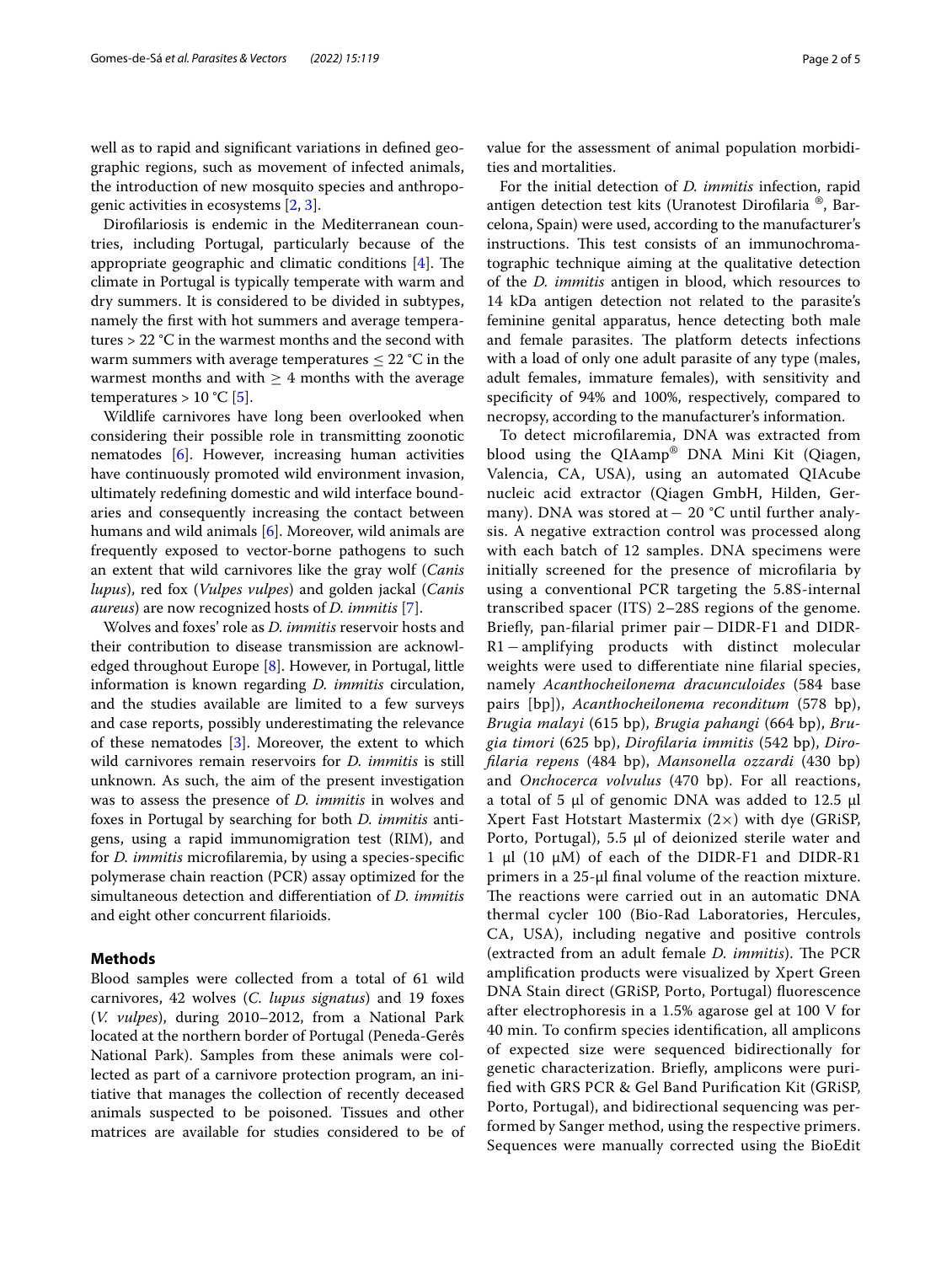Sequence Alignment Editor v 7.1.9 software package, version 2.1 (Ibis Biosciences, Carlsbad, CA, USA), and further analyses were performed by comparison with the sequences available in the NCBI (GenBank) nucleotide database ([http://blast.ncbi.nlm.nih.gov/Blast\)](http://blast.ncbi.nlm.nih.gov/Blast). Phylogenetic analysis was performed using MEGA version 6.0 software  $[9]$  $[9]$ . The obtained consensus sequences in this study and representative sequences for *O. volvulus*, *D. immitis* and *D. repens* obtained from GenBank were used for the phylogenetic analysis. Maximum likelihood (ML) method was applied. The ML bootstrap values were estimated using 1000 replicates with Tamura 3‐parameter as the correction model, estimated as the best substitution model by MEGA version 6.0 software. We deposited the 5.8S-ITS2-28S of *D. immitis* sequences recovered in this study in GenBank.

#### **Results and discussion**

For the initial detection of *D. immitis* infection, out of the 61 wild carnivores screened by rapid antigen detection, three had *D. immitis* antigen circulation in blood (4.9%; 95% confdence interval [CI] 1.0−13.7). All three wild carnivores showing antigenemia were foxes, yielding an occurrence of 15.8% (95% CI 3.4–39.6). The same 61 animals were again tested for microflaremia through conventional PCR, and only two wolves (1.6%; 95% CI 0.0−8.8) tested positive, with a prevalence in the whole sampled lupine population of 4.8% (95% CI  $0.6-16.2$ ). Both positive samples yielded amplicons with 542 bp, being presumptively positive for *D. immitis.* After bidirectional sequencing, the consensus sequences showed to be identical. Basic Local Alignment Search Tool confrmed the identity (100%) of *D. immitis* in both lupine samples. The following accession numbers were assigned to the sequences obtained in this work: OK632269 and OK632270. One of the sequences obtained (OK632270) spanned only 77 nucleotides (nt); hence, phylogenetic analysis was performed with the other sequence. Phylogenetic analysis based on the 460 nt partial region of the 5.8S-ITS2-28S regions showed clustering with *D. immitis* (Fig. [1\)](#page-3-0).

The present study evaluated *D. immitis* occurrence in a population of Portuguese wolves and foxes by searching for both *D. immitis* antigens and *D. immitis* microflaremia, using a RIM test and a species-specifc PCR assay followed by sequence confrmation, respectively. *Diroflaria immitis* is usually detected by specifc antigen testing and/or identifcation of microflariae [[1\]](#page-4-0). Despite the negative heartworm antigen test result, the infected animals may still show microflaremia in the blood [\[1](#page-4-0)]. In Europe, eight species of flarioids, including zoonotic species, have been reported mainly in domestic dogs, and occasionally in wild carnivores [\[10](#page-4-9)]. Species discrimination is of high clinical and epidemiological importance because of zoonotic concerns and therapeutic implications  $[1]$  $[1]$ . The application of molecular analysis targeting flarial DNA is a highly sensitive and specifc analytical tool for the diagnosis and simultaneous characterization of flarial infections, thus being an extremely valuable approach [\[1](#page-4-0)].

In this study, none of the 42 wolf samples presented evidence for *D. immitis* antigenemia. Nevertheless, two wolves were positive for *D. immitis* microflaremia by PCR (4.8%; 95% CI 0.6–16.2%). Although *Diroflaria* microflaremia does not necessarily correlate to an endangerment of the infected animal's health, the individual can act as a reservoir for further infection if the intermediate mosquito host is present [[1\]](#page-4-0). To the best of our knowledge, only one study has reported that wolves were suitable *Diroflaria* hosts and appeared exposed to infection similarly to sympatric unprotected dogs [\[7](#page-4-6)]. Until today, microflaremia had never been found, thus hampering the assessment of the impact of wolves on infection maintenance.

Interestingly, the present study shows that none of the foxes presented microflaremia, but three were positive for *D. immitis* antigenemia (15.8%; 95% CI 3.4–39.6). Variable occurrences have been reported, namely 6.4% in Australia [\[11](#page-4-10)], 32.3% in Spain [[12\]](#page-4-11), 1.6% in Serbia [\[13](#page-4-12)], 3.7% in Hungary [[14](#page-4-13)], 25.2% in Bulgaria [[15](#page-4-14)], 0.3% in Romania  $[10]$  $[10]$  and 2% in France  $[16]$  $[16]$ . In Portugal, the prevalence of *D. immitis* detected by necropsy of red foxes ranged from 3.2% in northern-central locations, such as Coimbra district [[17\]](#page-4-16), to 11.8% in southern and central districts, such as Santarém and Setúbal [[18](#page-4-17)]. In a serological survey conducted in red foxes in Portugal, 8.5% (10/118) were positive for *D. immitis* circulating antigens, with positive animals found in northern and southern areas [[3\]](#page-4-2). It should be noted that the lack of microflaremia can be related to several factors, including unisexual infections, pre-patency or the host's immune response leading to the elimination of microflariae. Comparisons between studies should be made with caution as diferent assays with distinct sensitivities/specifcities were used.

# **Conclusions**

The present study provides molecular and serological evidence for *D. immitis* infection in wild carnivore species present in Portugal, supporting their potential epidemiological role. While in endemic areas frequent chemoprophylactic treatments of domestic dogs reduce the overall prevalence of the infection, wild canids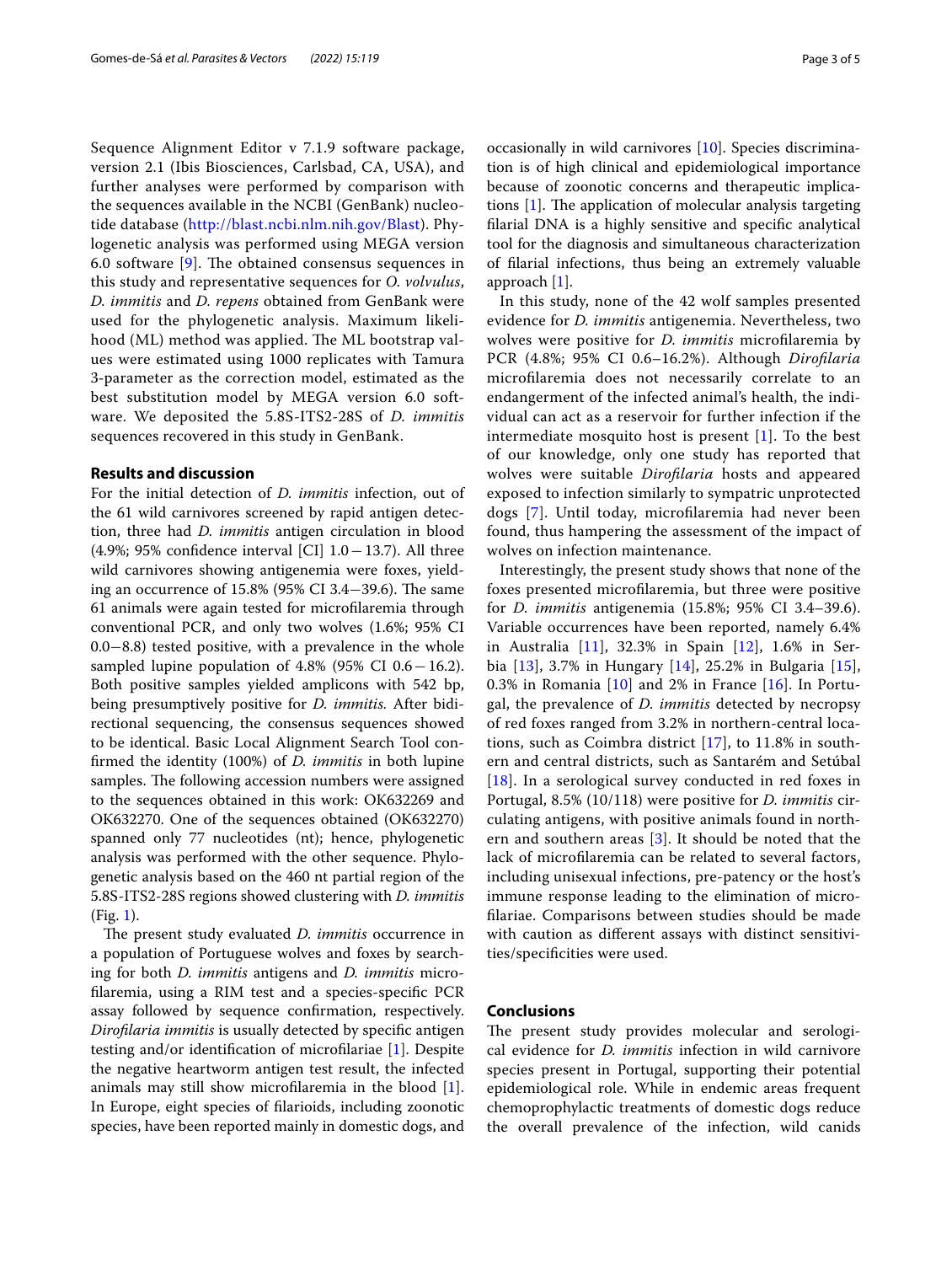Gomes-de-Sá *et al. Parasites & Vectors (2022)* 15:119 **Page 4 of 5** and 2022) **Page 4 of 5** 



<span id="page-3-0"></span>might play a crucial role in the maintenance of infection. Understanding infection and disease prevalence in wild canids is especially important because these may act as

reservoirs, increasing the risk of infection for domestic pets, including urban canids [[19](#page-4-18)]. Infected microflaremic carnivores may, in the presence of competent